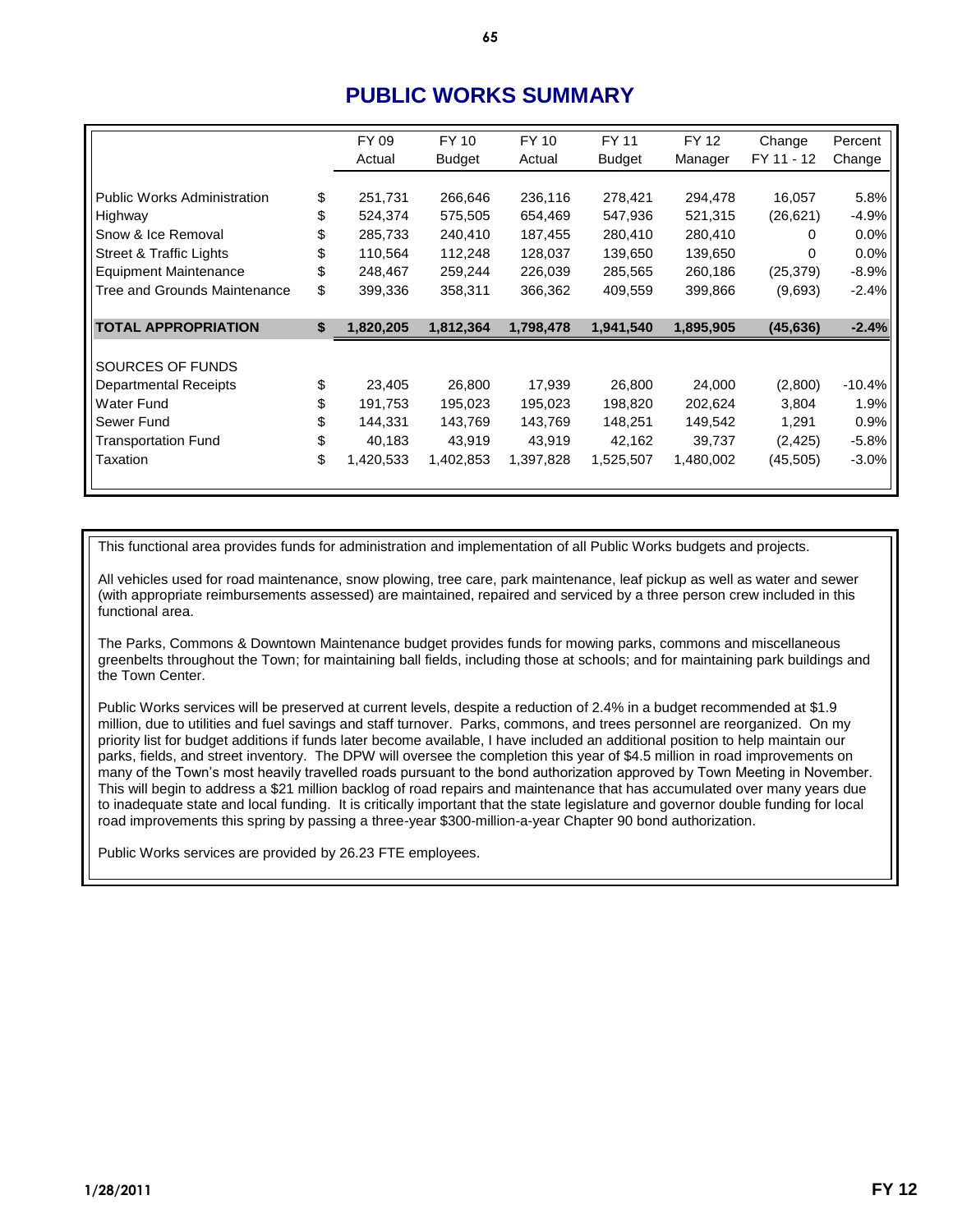# **PUBLIC WORKS 4410: PUBLIC WORKS ADMINISTRATION**

**MISSION STATEMENT:** To manage the various public works functions and activities in a manner that protects the health and safety of citizens.

#### **RECENT ACCOMPLISHMENTS & CURRENT CHALLENGES:**

- Began training in the new permitting tracking software.  $\bullet$
- Completed final construction documents and submittals for the Route 116 Resurfacing project.
- Oversaw the annual paving contract that paved 4.2 miles of roadway and 1,700 feet of sidewalk.  $\bullet$

#### **LONG RANGE OBJECTIVES:**

To implement the Phase II storm water requirements if required. (National Pollution Discharge Elimination System) To evaluate the need for sewer extensions and the methods for paying for them.

To evaluate and plan for additional water supplies and storage capacity.

To complete the DPW fields study.

#### **FY 12 OBJECTIVES:**

To maintain a work force capable of meeting the minimum service levels of the Town.

To implement a new Project Approval process.

Execute a \$ 4.5 million dollar road repair project

To finish the evaluation of the sewer extension plan and possible methods for paying for the any extensions.

To reorganize the Parks, Commons & Downtown work areas with the Tree crew and Cemetery work force with a view to improving effectiveness of the tree groups.

To develop a plan of action to implement a storm water utility to handle drainage issues and possibly operate as an enterprise system.

| <b>SERVICE LEVELS:</b>               | <b>FY 06</b><br><b>Actual</b> | <b>FY 07</b><br><b>Actual</b> | <b>FY 08</b><br><b>Actual</b> | FY 09<br><b>Actual</b> | <b>FY 10</b><br><b>Actual</b> |
|--------------------------------------|-------------------------------|-------------------------------|-------------------------------|------------------------|-------------------------------|
| <b>Purchase Orders</b>               | 227                           | 231                           | 237                           | 247                    | 264                           |
| <b>Citizen Work Requests</b>         | 950                           | 426                           | 1,189                         | 1,198                  | 1,102                         |
| Payrolls submitted & posted          | 520                           | 520                           | 520                           | 520                    | 520                           |
| Driveway permits                     | 56                            | 33                            | 49                            | 37                     | 42                            |
| General excavation permits           | 76                            | 43                            | 53                            | 60                     | 42                            |
| Monthly fuel records                 | 24                            | 24                            | 24                            | 24                     | 24                            |
| Sale of cemetery lots                | 5                             | 8                             | 9                             | 4                      | 3                             |
| Specifications prepared              | 11                            | 8                             | 11                            | 11                     | 13                            |
| Refuse disposal billing              | 653                           | 798                           | 767                           | 779                    | 730                           |
| Annual tree records                  | 3                             | 3                             |                               |                        |                               |
| Water permits: new services & relays | 47                            | 49                            | 39                            | 30                     | 28                            |
| Water & wastewater reports           | 240                           | 240                           | 240                           | 240                    | 240                           |
| Wastewater reports to EPA            | 12                            | 12                            | 12                            | 12                     | 12                            |
| Sewer entrance permits               | 24                            | 34                            | 25                            | 16                     | 16                            |
| <b>Committees Staffed</b>            | 3                             | 4                             | 5                             | 5                      | 5                             |
| Subdivision                          |                               |                               |                               |                        |                               |
| <b>Engineering Review</b>            | 5                             | 3                             |                               |                        | 0                             |
| <b>Construction Oversite</b>         | 5                             | 5                             | 2                             | 2                      | 4                             |
| Site Plan Review                     | 11                            | 12                            | 15                            | 12                     | 14                            |
| Project Design                       |                               |                               |                               |                        |                               |
| In House                             | 12                            | 12                            | 10                            | 14                     | 17                            |
| Consultant                           | 8                             | $\overline{7}$                | 4                             | 3                      | 5                             |
| <b>Construction Oversight</b>        |                               |                               |                               |                        |                               |
| <b>Contractor Work</b>               | 10                            | 7                             | 5                             | 8                      | 10                            |
| <b>DPW Crews</b>                     | 6                             | 7                             | 9                             | 6                      | 8                             |
| Contractor/Consultant                | 6                             | 1                             | 0                             |                        | 4                             |
|                                      |                               |                               |                               |                        |                               |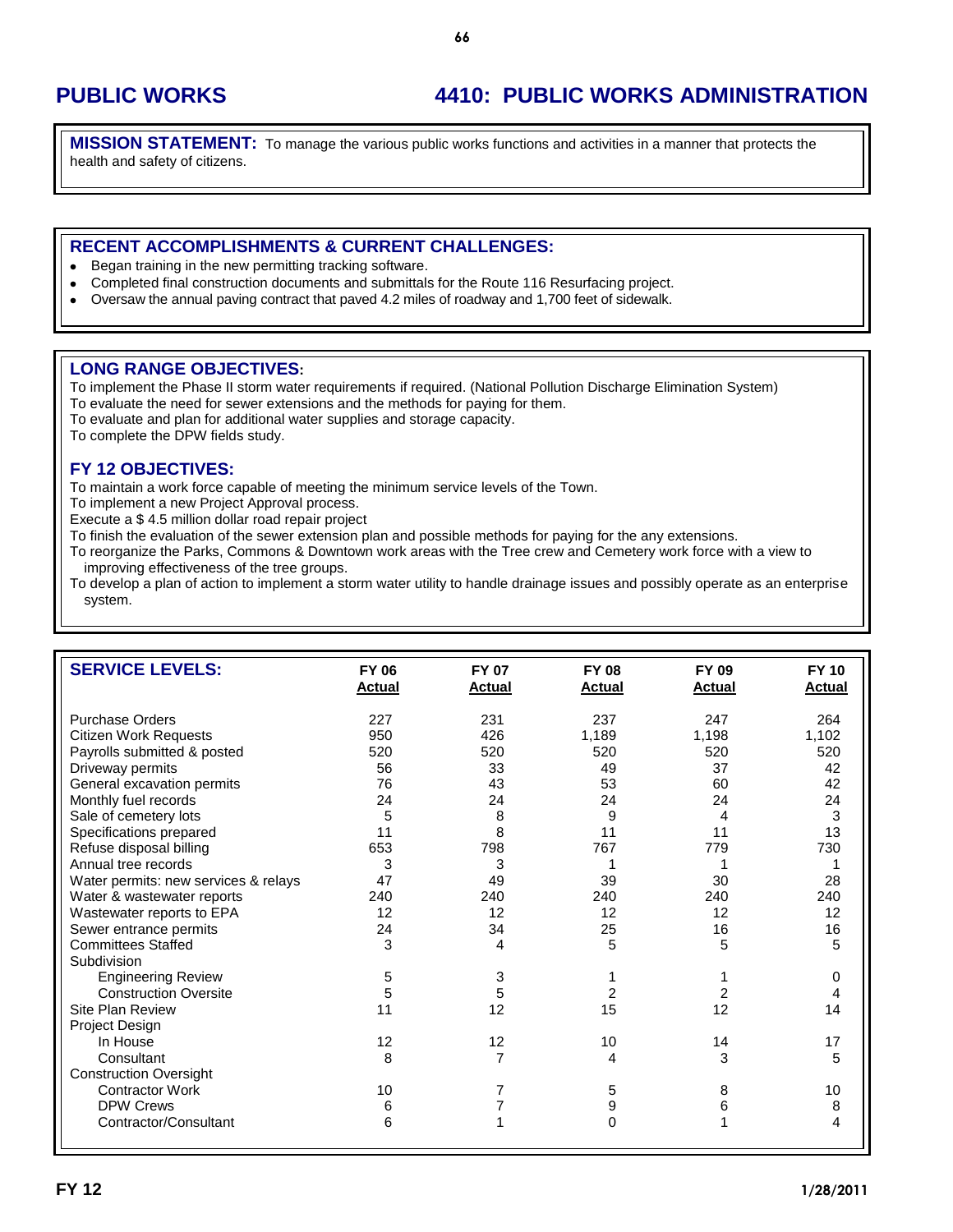# **PUBLIC WORKS 4410: PUBLIC WORKS ADMINISTRATION**

|                               |                | FY 09   | FY 10         | FY 10   | <b>FY 11</b>  | <b>FY 12</b> | Change    | Percent  |
|-------------------------------|----------------|---------|---------------|---------|---------------|--------------|-----------|----------|
|                               |                | Actual  | <b>Budget</b> | Actual  | <b>Budget</b> | Manager      | FY 11-12  | Change   |
| <b>Personnel Services</b>     | \$             | 217,974 | 229,872       | 216,499 | 235.928       | 262,238      | 26,310    | 11.2%    |
| <b>Operating Expenses</b>     | \$             | 33,757  | 36.774        | 19,617  | 42,493        | 32,240       | (10, 253) | $-24.1%$ |
| Capital Outlay                | \$             | 0       | 0             | 0       | 0             | 0            | 0         | 0.0%     |
|                               |                |         |               |         |               |              |           |          |
| <b>TOTAL APPROPRIATION</b>    | $\mathfrak{S}$ | 251,731 | 266,646       | 236,116 | 278,421       | 294,478      | 16,057    | 5.8%     |
|                               |                |         |               |         |               |              |           |          |
| SUPPLEMENTAL INFORMATION      |                |         |               |         |               |              |           |          |
| <b>Employee Benefits</b>      | \$             | 110.087 | 100,020       | 100,020 | 96.947        | 99.573       | 2,626     | 2.7%     |
| <b>Capital Appropriations</b> | \$             | 60,000  | 5,000         | 5,000   | 5,000         | 25,000       | 20,000    | 400.0%   |
|                               |                |         |               |         |               |              |           |          |
| TOTAL DEPARTMENT COST         | \$             | 421,818 | 371,666       | 341,136 | 380,368       | 419,051      | 38,683    | 10.2%    |
|                               |                |         |               |         |               |              |           |          |
| SOURCES OF FUNDS              |                |         |               |         |               |              |           |          |
| <b>Departmental Receipts</b>  | \$             | 16.230  | 19.800        | 12.714  | 19.800        | 17.000       | (2,800)   | $-14.1%$ |
| Water Fund                    | \$             | 106,850 | 104,631       | 104,631 | 106,525       | 116,730      | 10,205    | 9.6%     |
| Sewer Fund                    | \$             | 114,517 | 112,787       | 112,787 | 114,829       | 118,770      | 3,941     | 3.4%     |
| Taxation                      | \$             | 14,134  | 29,428        | 5,984   | 37,267        | 41,978       | 4,711     | 12.6%    |
|                               |                |         |               |         |               |              |           |          |
| <b>POSITIONS</b>              |                |         |               |         |               |              |           |          |
| Full Time                     |                | 3.40    | 3.40          | 3.40    | 3.73          | 3.73         | 0.00      |          |
| Part Time With Benefits       |                | 0.00    | 0.00          | 0.00    | 0.00          | 0.00         | 0.00      |          |
| <b>Full Time Equivalents</b>  |                | 3.40    | 3.40          | 3.40    | 3.73          | 3.73         | 0.00      |          |
|                               |                |         |               |         |               |              |           |          |

### **MAJOR COMPONENTS:**



Personnel Services include salaries for the Superintendent of Public Works, a management assistant, a secretary shared with Solid Waste (0.4/0.6) and a 1/3 each of the Assistant Superintendent/Operations Director, an Engineering Technician, the Town Engineer, and the Assistant Town Engineer shared with the Water and Sewer Funds.

Utilities, \$21,750, include heating fuel, electricity, telephone and water and sewer.

Building Maintenance, \$5,000, includes the cost of routine maintenance of the Public Works facility. Custodial and maintenance tasks are performed by staff in other public works budgets.

Other expenses include postage, office supplies, membership dues and subscriptions, etc.

### **SIGNIFICANT BUDGET CHANGES:**

Operating decreases are for fuel (-\$5,000), electricity (-\$4,253), and building maintenance (-\$1,000).

**67**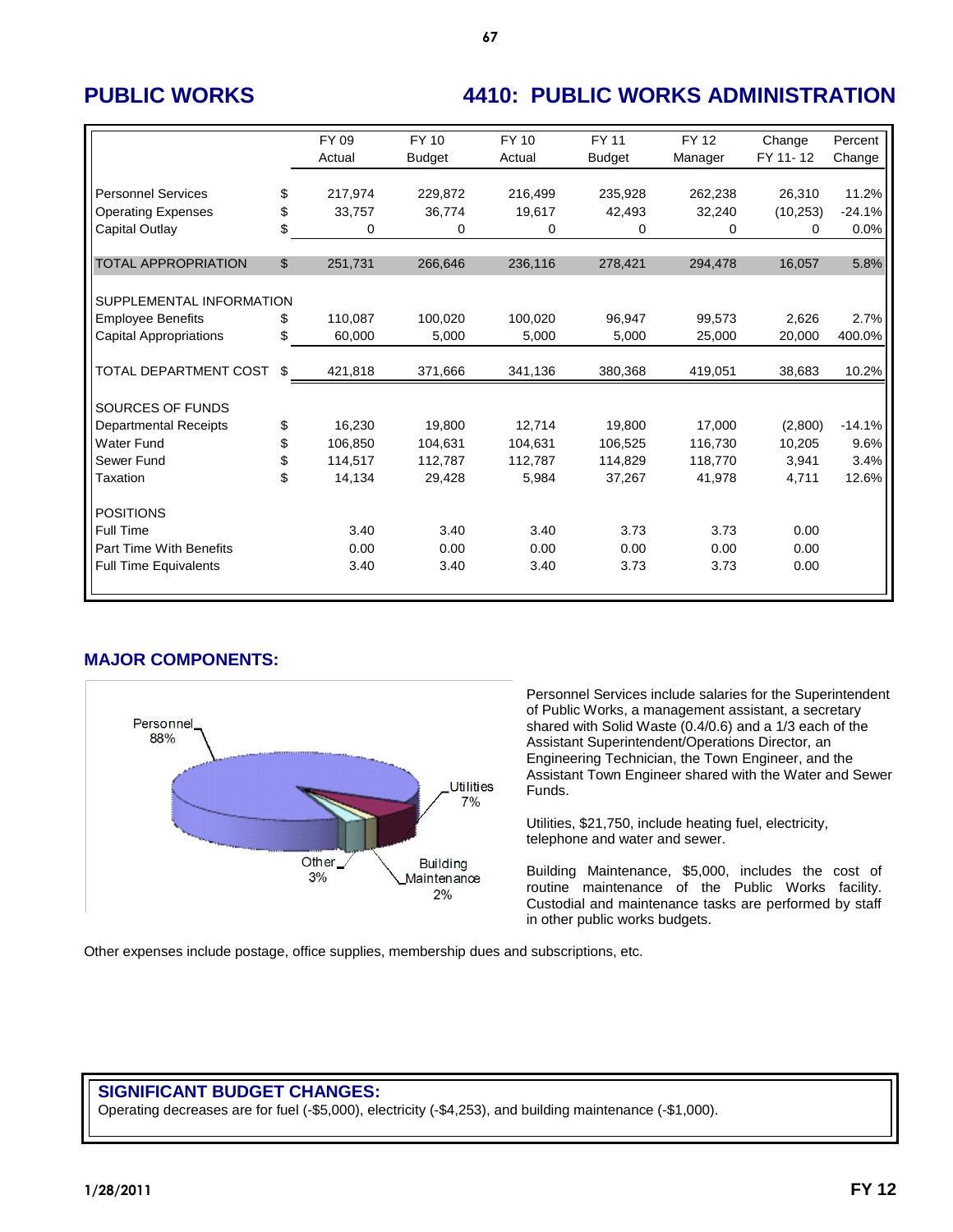## **PUBLIC WORKS 4422: HIGHWAY**

**MISSION STATEMENT:** To maintain the highways, streets and sidewalks of the Town at an acceptable usable level based on funding and user expectations. To provide support services to the other functional areas of the department as needed.

### **RECENT ACCOMPLISHMENTS & CURRENT CHALLENGES:**

- Finished the Downtown sidewalk improvements for North Pleasant Street.  $\bullet$
- Completed Sewer and Water installations for the Atkins Corner Project.  $\bullet$
- Installed approximately 1200 tons of bituminous asphalt pavement patches, 750 for pothole complaints.  $\bullet$
- Replaced Sewer, Water line and installed new Storm drain on Spring Street.  $\bullet$
- Purchased a new asphalt reclaiming machine for pothole patching.  $\bullet$
- 15 isolated pipe repairs and 8 sewer repairs.  $\bullet$

#### **LONG RANGE OBJECTIVES:**

To increase the efficiency of the Highway Division through departmental training and the acquisition of labor saving equipment. To construct and maintain new sidewalks as budget and resources permit, based on a prioritized list of sidewalks recommended by the Public Works Committee.

#### **FY 12 OBJECTIVES:**

To begin the changes and improvements for the Spring Street Parking area. To maintain a work force capable of meeting the minimum service levels of the Town.

| <b>SERVICE LEVELS:</b>                              | <b>FY 06</b><br><b>Actual</b> | <b>FY 07</b><br><b>Actual</b> | <b>FY 08</b><br><b>Actual</b> | FY 09<br><b>Actual</b> | <b>FY 10</b><br><b>Actual</b> |
|-----------------------------------------------------|-------------------------------|-------------------------------|-------------------------------|------------------------|-------------------------------|
| Resurfacing (miles)                                 | 3.5                           | 1.4                           | 4.2                           | 1.9                    | 1.8                           |
| Drainage pipe installed (feet)                      | 650                           | 2,300                         | 1,200                         | 1,200                  | 703                           |
| Catch basins cleaned                                | 824                           | 900                           | 800                           | 750                    | 250                           |
| Curb mi. of road sweeping                           | 270                           | 270                           | 270                           | 270                    | 270                           |
| Drainage ditch cleaning (miles)                     | 4                             | 4                             | 4                             | 4                      | 4                             |
| Street & Traffic sign Work Requests                 | 60                            | 75                            | 100                           | 85                     | 90                            |
| General street maint.<br>(pot hole patching – tons) | 500                           | 500                           | 750                           | 412                    | 251                           |
| Street center line painting (feet)                  | 412,500                       | 374,464                       | 77,052                        | 213,260                | 238,545                       |
| Cross walks painted                                 | 200                           | 206                           | 210                           | 190                    | 175                           |
| Road edge line painting (feet)                      | 105,012                       | 246,648                       | 154,104                       | 118,142                | 187,206                       |
| Litter baskets maintained                           | 68                            | 68                            | 75                            | 74                     | 74                            |
| New drainage units installed                        | 10                            | 30                            | 10                            | 12                     | 0                             |
| Granite curbing repaired or installed (feet)        | 1,050                         | 700                           | 1,335                         | 2,280                  | 820                           |
| Repairs to sidewalks (Linear Feet)                  | 1,240                         | 100                           | 100                           | 75                     | 50                            |
| New Sidewalk (Linear Feet)                          | 440                           | 380                           | 684                           | 1,625                  | 350                           |
| Sewer pipe installed (feet)                         | 20                            | 50                            | 50                            | 660                    | 1,880                         |
| Roadside mowing (miles)                             | 370                           | 370                           | 370                           | 370                    | 300                           |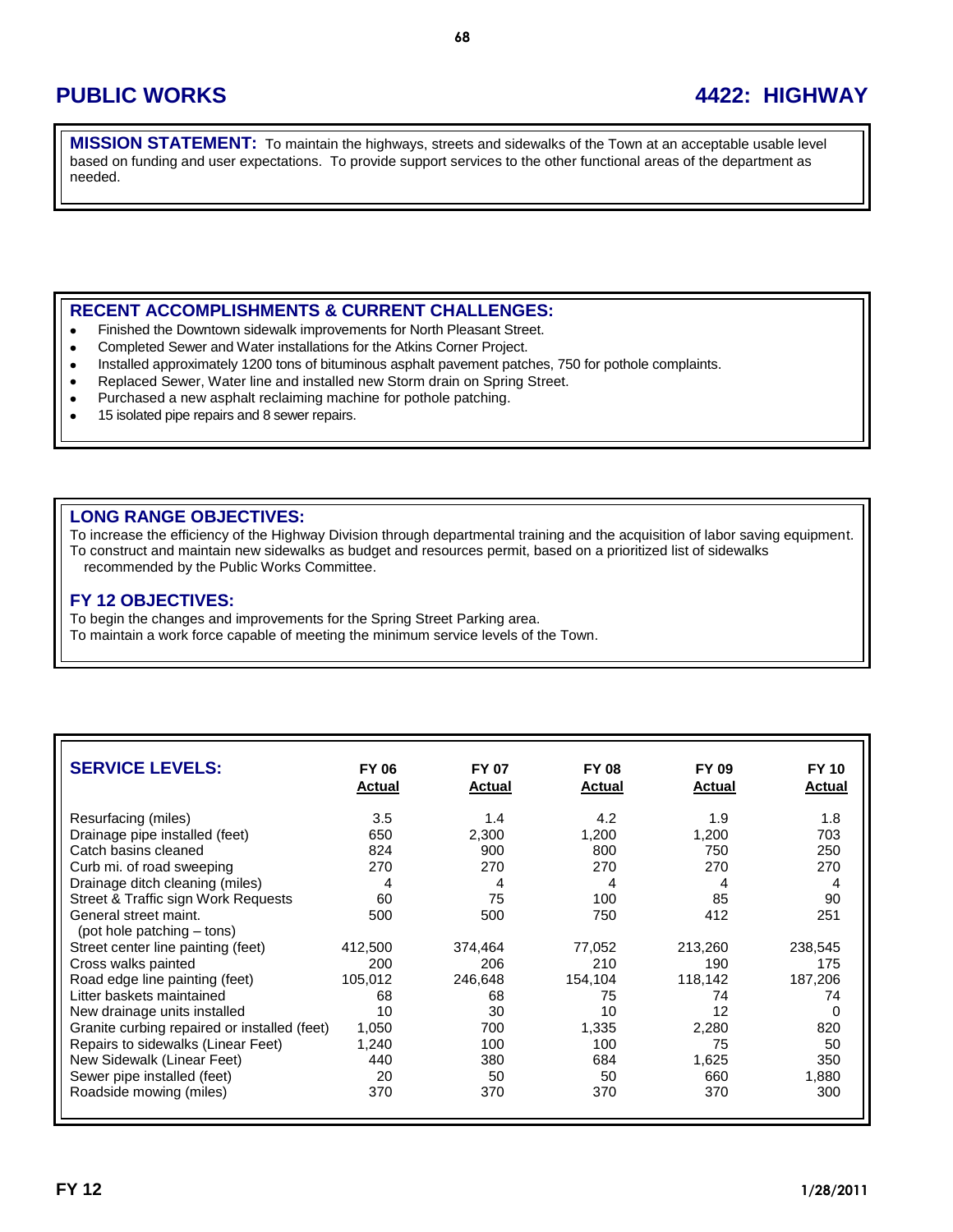## **PUBLIC WORKS 4422: HIGHWAY**

|                               |                | FY 09     | FY 10         | FY 10     | <b>FY 11</b>  | <b>FY12</b> | Change    | Percent   |
|-------------------------------|----------------|-----------|---------------|-----------|---------------|-------------|-----------|-----------|
|                               |                | Actual    | <b>Budget</b> | Actual    | <b>Budget</b> | Manager     | FY 11-12  | Change    |
|                               |                |           |               |           |               |             |           |           |
| <b>Personnel Services</b>     | \$             | 444,172   | 497.995       | 455,238   | 470,426       | 469.505     | (921)     | $-0.2%$   |
| <b>Operating Expenses</b>     | \$             | 76,375    | 75,910        | 123,722   | 75,910        | 51,810      | (24, 100) | $-31.7%$  |
| Capital Outlay                | \$             | 3,826     | 1,600         | 75,509    | 1.600         | $\Omega$    | (1,600)   | $-100.0%$ |
|                               |                |           |               |           |               |             |           |           |
| <b>TOTAL APPROPRIATION</b>    | $\mathfrak{S}$ | 524,374   | 575,505       | 654,469   | 547,936       | 521,315     | (26, 621) | $-4.9%$   |
|                               |                |           |               |           |               |             |           |           |
| SUPPLEMENTAL INFORMATION      |                |           |               |           |               |             |           |           |
| <b>Employee Benefits</b>      | \$             | 270,642   | 296,155       | 296,155   | 283,772       | 273,431     | (10, 341) | $-3.6%$   |
| <b>Capital Appropriations</b> | \$             | 785,500   | 735,000       | 735,000   | 668,000       | 4,868,500   | 4,200,500 | 628.8%    |
|                               |                |           |               |           |               |             |           |           |
| TOTAL DEPARTMENT COST         | \$             | 1,580,516 | 1,606,660     | 1,685,624 | 1,499,708     | 5,663,246   | 4,163,538 | 277.6%    |
|                               |                |           |               |           |               |             |           |           |
|                               |                |           |               |           |               |             |           |           |
| SOURCES OF FUNDS              |                |           |               |           |               |             |           |           |
| <b>Water Fund</b>             | \$             | 40,183    | 43.919        | 43.919    | 42.162        | 39.737      | (2, 425)  | $-5.8%$   |
| <b>Transportation Fund</b>    | \$             | 40,183    | 43,919        | 43,919    | 42,162        | 39,737      | (2, 425)  | $-5.8%$   |
| Taxation                      | \$             | 444,008   | 487,667       | 566,631   | 463,612       | 441,841     | (21, 771) | $-4.7%$   |
|                               |                |           |               |           |               |             |           |           |
| <b>POSITIONS</b>              |                |           |               |           |               |             |           |           |
| Full Time                     |                | 13.00     | 13.00         | 13.00     | 13.00         | 13.00       | 0.00      |           |
| Part Time With Benefits       |                | 0.00      | 0.00          | 0.00      | 0.00          | 0.00        | 0.00      |           |
| <b>Full Time Equivalents</b>  |                | 13.00     | 13.00         | 13.00     | 13.00         | 13.00       | 0.00      |           |
|                               |                |           |               |           |               |             |           |           |

### **MAJOR COMPONENTS:**



Personnel Services include salaries for a Division Director, 2 senior crew supervisors, 1 sign maintenance worker, 1 laborer, 5 skilled laborers/truck drivers (Two shared with the Sewer Fund) and 4 equipment operators. Also included is \$20,000 for overtime and \$10,000 for extra help.

Supplies, \$46,310 include materials for road maintenance: asphalt, concrete, culverts, stone & gravel, signs and small tools.

Purchase of services: includes \$24,000 for Traffic line painting.

The Funds for four (4) positions in this budget are funded from project work (Chapter 90 and capital funds) during the construction season. This is approximately \$ 120,000.

### **SIGNIFICANT BUDGET CHANGES:**

The reduction is personnel services is due to employee turnover, not a reduction in staffing. Operating expense decrease includes a \$10,600 decrease for asphalt, which is achievable because the department's new pothole patching equipment utilizes less material.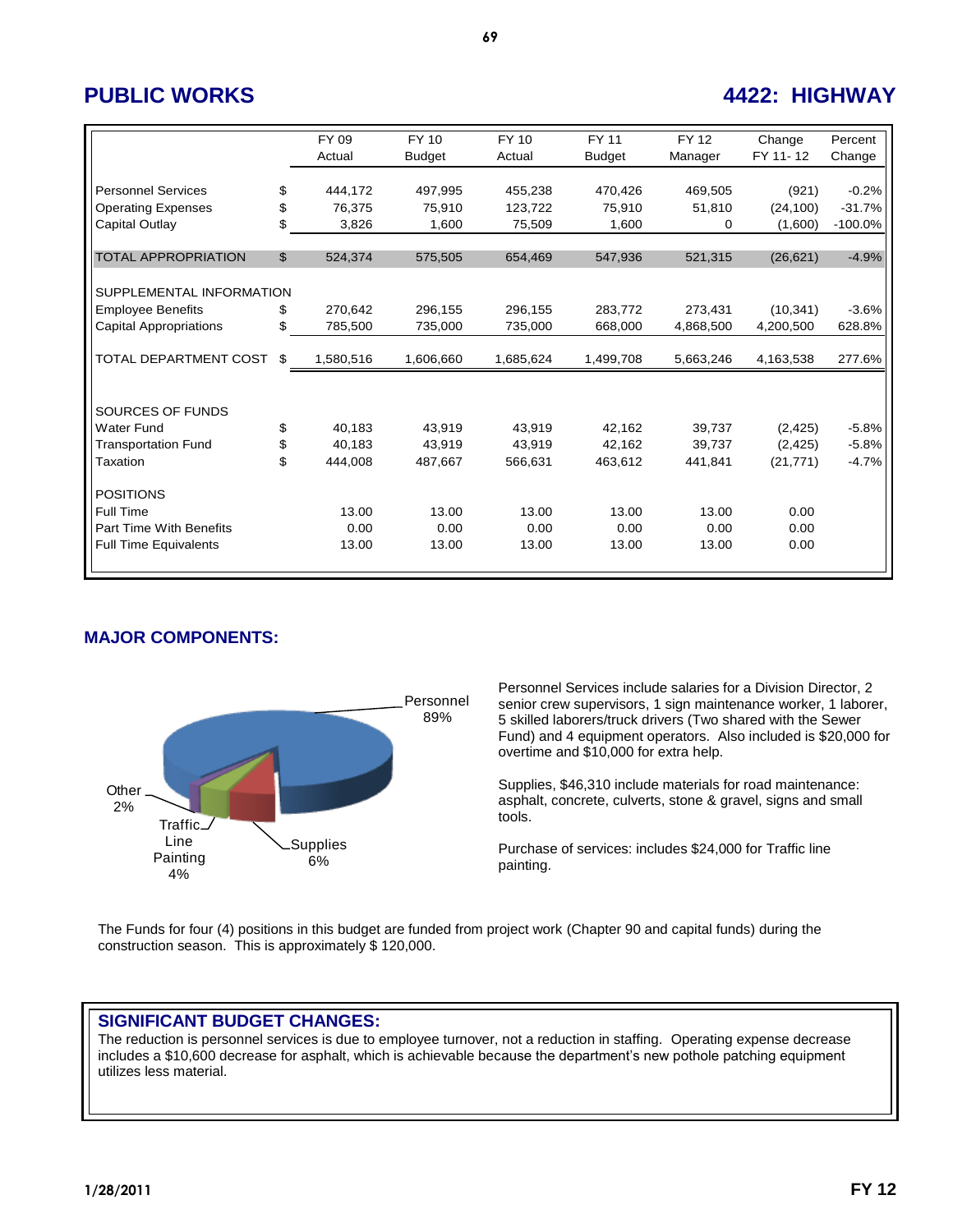## **PUBLIC WORKS 4423: SNOW AND ICE REMOVAL**

**MISSION STATEMENT:** To ensure the safety of motorists and pedestrians using public ways during winter weather. To provide access for emergency vehicles by ensuring that ice and snow operations are performed in a timely fashion.

#### **RECENT ACCOMPLISHMENTS & CURRENT CHALLENGES:**

There were 23 snow and ice storms in 2008-2009, with a total of 37.5 inches of snow for a cost of \$5,051 per inch.

### **LONG RANGE OBJECTIVES:**

To improve sanding controls to apply product where needed when needed.

#### **FY 12 OBJECTIVES:**

Over the last several years the DPW has collected data on plowing and sanding in the Town. This year the DPW will hire additional intern help to process this data to determine our true cost of snow and Ice removal and to look at alternative methods to replace our current sand and salt methods.

| <b>SERVICE LEVELS:</b> | <b>FY 06</b><br><b>Actual</b> | <b>FY 07</b><br><b>Actual</b> | <b>FY 08</b><br><b>Actual</b> | <b>FY 09</b><br><b>Actual</b> | <b>FY 10</b><br><b>Actual</b> |
|------------------------|-------------------------------|-------------------------------|-------------------------------|-------------------------------|-------------------------------|
| Lane Miles Plowed      | 256                           | 256                           | 256                           | 256                           | 256                           |
| Sidewalk Miles Plowed  | 62                            | 62                            | 62                            | 62                            | 62                            |
| Snow Storms            | 20                            | 15                            | 23                            | 23                            | 22                            |
| Snow Fall (inches)     | 36.9                          | 28.9                          | 59.3                          | 37.5                          | 20.2                          |
| Sand Used (tons)       | 4,598                         | 2.414                         | 4.249                         | 4,370                         | 3,655                         |
| Salt Used (tons)       | 1,718                         | 808                           | 1.419                         | 1.431                         | 999                           |
| Sand Boxes Distributed | 44                            | 44                            |                               |                               |                               |
| Ice Ban Magic (gal)    | 19.301                        | 17.505                        | 17,503                        | 16.454                        | 5,300                         |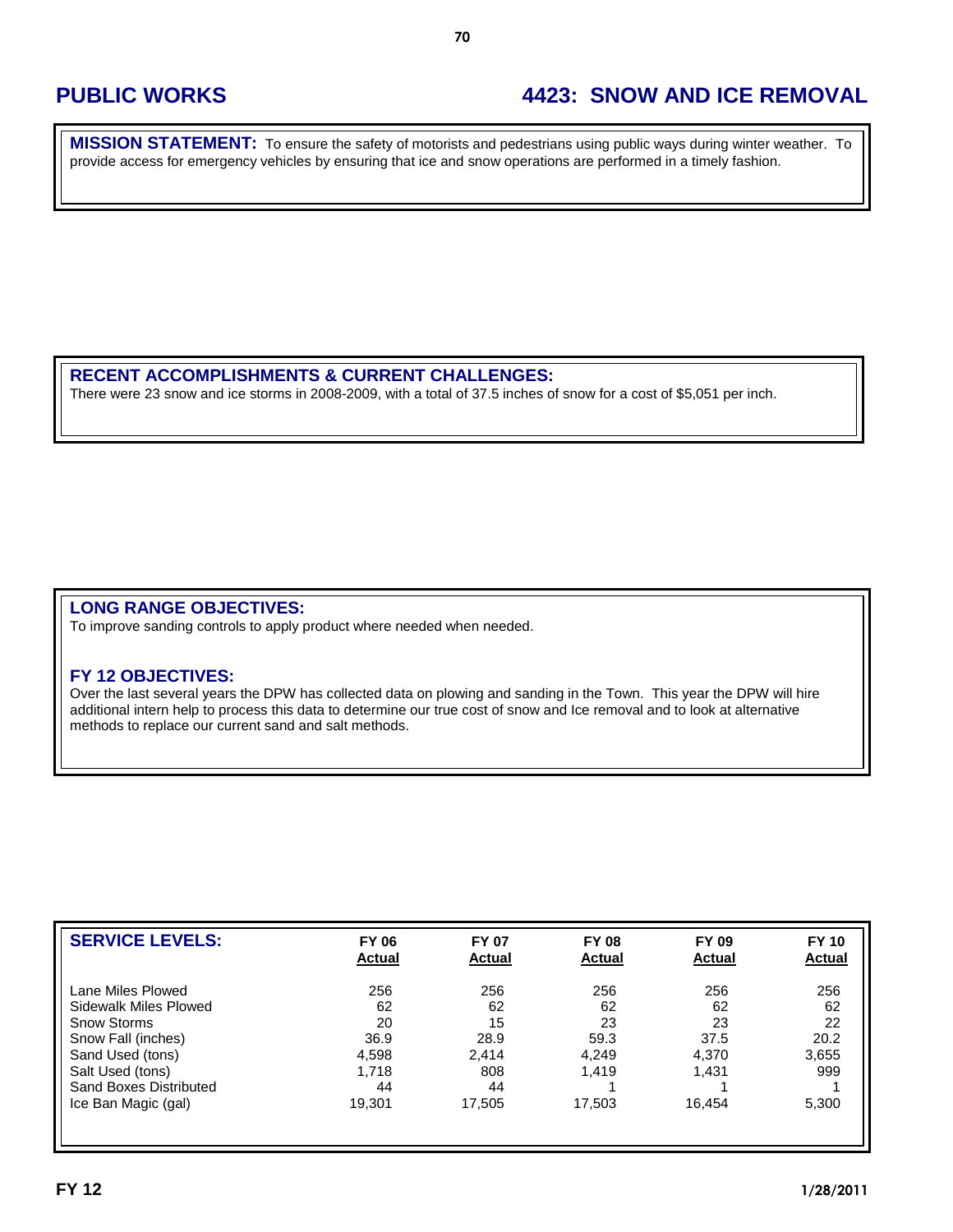## **PUBLIC WORKS 4423: SNOW AND ICE REMOVAL**

|                               | FY 09<br>Actual | FY 10<br><b>Budget</b> | <b>FY 10</b><br>Actual | FY 11<br><b>Budget</b> | FY 12<br>Manager | Change<br>FY 11-12 | Percent<br>Change |
|-------------------------------|-----------------|------------------------|------------------------|------------------------|------------------|--------------------|-------------------|
|                               |                 |                        |                        |                        |                  |                    |                   |
| <b>Personnel Services</b>     | \$<br>74,757    | 71,750                 | 37,294                 | 71,750                 | 71,750           | $\mathbf 0$        | 0.0%              |
| <b>Operating Expenses</b>     | \$<br>210,976   | 163,660                | 149,065                | 203,660                | 203,660          | $\Omega$           | 0.0%              |
| Capital Outlay                | \$<br>0         | 5,000                  | 1,096                  | 5,000                  | 5,000            | $\Omega$           | 0.0%              |
|                               |                 |                        |                        |                        |                  |                    |                   |
| <b>TOTAL APPROPRIATION</b>    | \$<br>285,733   | 240,410                | 187,455                | 280,410                | 280,410          | $\mathbf{0}$       | 0.0%              |
|                               |                 |                        |                        |                        |                  |                    |                   |
| SUPPLEMENTAL INFORMATION      |                 |                        |                        |                        |                  |                    |                   |
| <b>Employee Benefits</b>      | \$<br>1,135     | 1,284                  | 1,284                  | 1,223                  | 1,168            | (55)               | $-4.5%$           |
| <b>Capital Appropriations</b> | \$<br>0         | 0                      | 0                      | 0                      | 0                | $\Omega$           | 0.0%              |
|                               |                 |                        |                        |                        |                  |                    |                   |
| TOTAL DEPARTMENT COST         | \$<br>286,868   | 241,694                | 188,739                | 281,633                | 281,578          | (55)               | 0.0%              |
|                               |                 |                        |                        |                        |                  |                    |                   |
| SOURCES OF FUNDS              |                 |                        |                        |                        |                  |                    |                   |
| Taxation                      | \$<br>285,733   | 240,410                | 187,455                | 280,410                | 280,410          | $\mathbf 0$        | 0.0%              |
|                               |                 |                        |                        |                        |                  |                    |                   |
| <b>POSITIONS</b>              |                 |                        |                        |                        |                  |                    |                   |
| Full Time                     | 0.00            | 0.00                   | 0.00                   | 0.00                   | 0.00             | 0.00               |                   |
| Part Time With Benefits       | 0.00            | 0.00                   | 0.00                   | 0.00                   | 0.00             | 0.00               |                   |
| <b>Full Time Equivalents</b>  | 0.00            | 0.00                   | 0.00                   | 0.00                   | 0.00             | 0.00               |                   |
|                               |                 |                        |                        |                        |                  |                    |                   |

**MAJOR COMPONENTS:**



Overtime provides funds for snowplowing. Plowing done during the workday is charged to other Public Works budgets. Plowing required beyond the workday, or beyond an employee's 40 hour workweek, is charged to this budget as overtime.

Equipment Maintenance, \$7,000, includes the cost of vehicle supplies such as wiper blades, flashers, beacon lights, chains, etc. Equipment Rental, 3,500, provides funds to rent dump trucks for snow removal.

Supplies, \$191,860, include salt, calcium chloride, Ice Ban Magic, sand, gasoline and diesel.

Capital provides for the replacement of a snowplow, part of an annual replacement program.

#### **SIGNIFICANT BUDGET CHANGES:** None.

**71**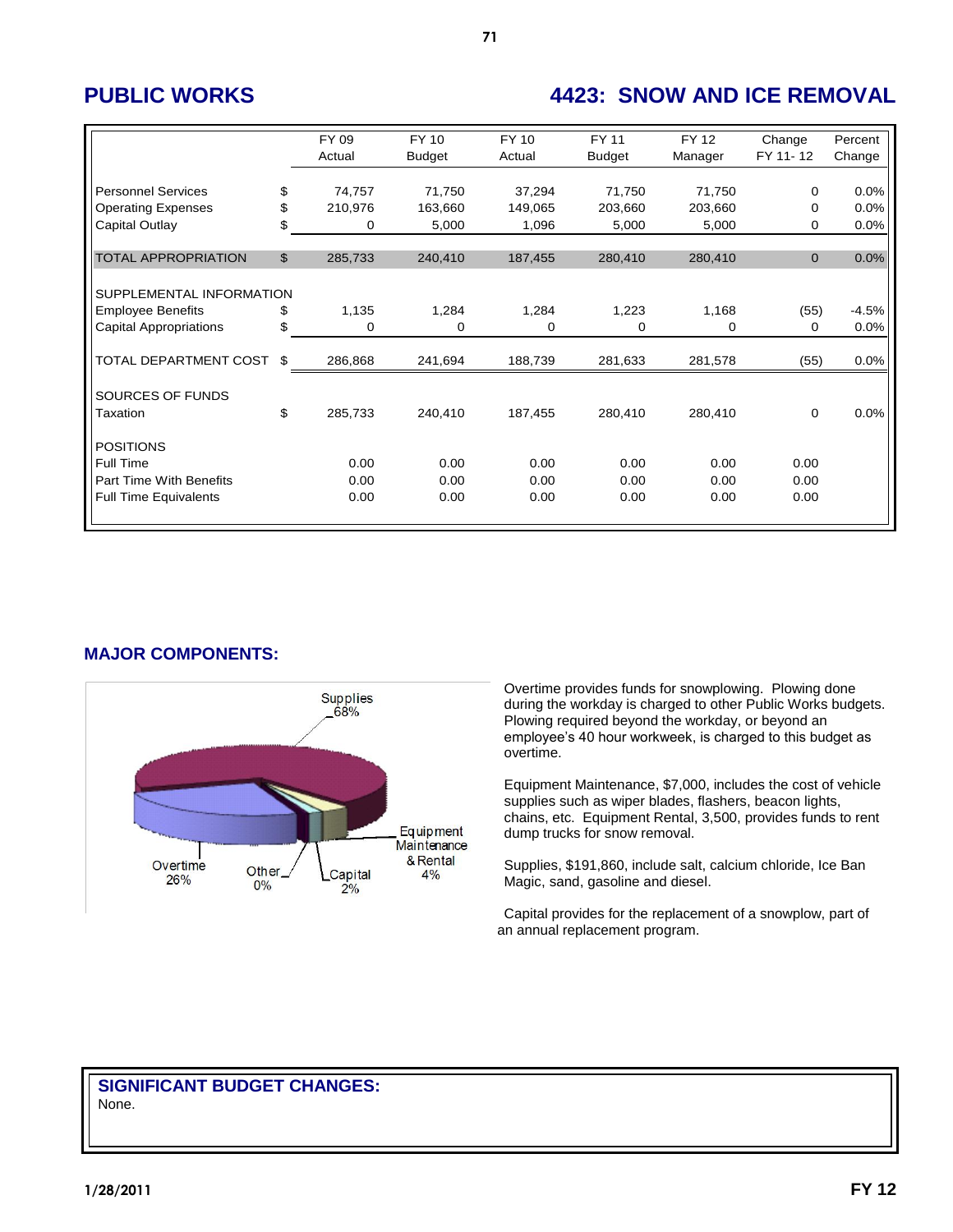# **PUBLIC WORKS 4424 & 4425: STREET & TRAFFIC LIGHTS**

**MISSION STATEMENT:** To ensure the safety of those using public ways by maintaining Town owned street lights and pedestrian and traffic signals in operating condition in order to ensure the safety of those using public ways.

### **RECENT ACCOMPLISHMENTS & CURRENT CHALLENGES:**

- Supported the installation of new street lights on North Pleasant Street.  $\bullet$
- Installed new camera controls for the Triangle and East Pleasant Street traffic signal.  $\bullet$
- $\bullet$ Repaired the cameras at Kellogg and North Pleasant Street.
- Installed a new traffic signal at East Pleasant Street and Eastman Lane for emergency vehicles.  $\bullet$
- Installed new pedestrian crossing buttons at the existing traffic lights with a grant from CDBG.  $\bullet$

### **LONG RANGE OBJECTIVES:**

To modernize and make handicapped accessible all traffic signals.

To modernize and upgrade all street lights.

To continue testing the new LED street lights.

To implement an apprenticeship program with regional vocational schools to help the electrician with larger projects.

### **FY 12 OBJECTIVES:**

To install a new traffic signal at University Drive and Big Y Shopping Plaza. To add personnel funds back to this budget to fund operations.

| <b>SERVICE LEVELS:</b>     | <b>FY 06</b><br><b>Actual</b> | <b>FY 07</b><br><b>Actual</b> | <b>FY 08</b><br><b>Actual</b> | <b>FY 09</b><br><b>Actual</b> | <b>FY 10</b><br><b>Actual</b> |
|----------------------------|-------------------------------|-------------------------------|-------------------------------|-------------------------------|-------------------------------|
| Street lights              | 1,119                         | 1,135                         | 1.140                         | 1.140                         | 1,140                         |
| School zone lights         | 6                             | 6                             | 6                             | 8                             | 6                             |
| Traffic lights             | 14                            | 14                            | 14                            | 14                            | 14                            |
| Traffic light knockdowns   |                               | 8                             |                               | 20                            | 12                            |
| Street light trouble calls | 457                           | 458                           | 103                           | 550                           | 580                           |
|                            |                               |                               |                               |                               |                               |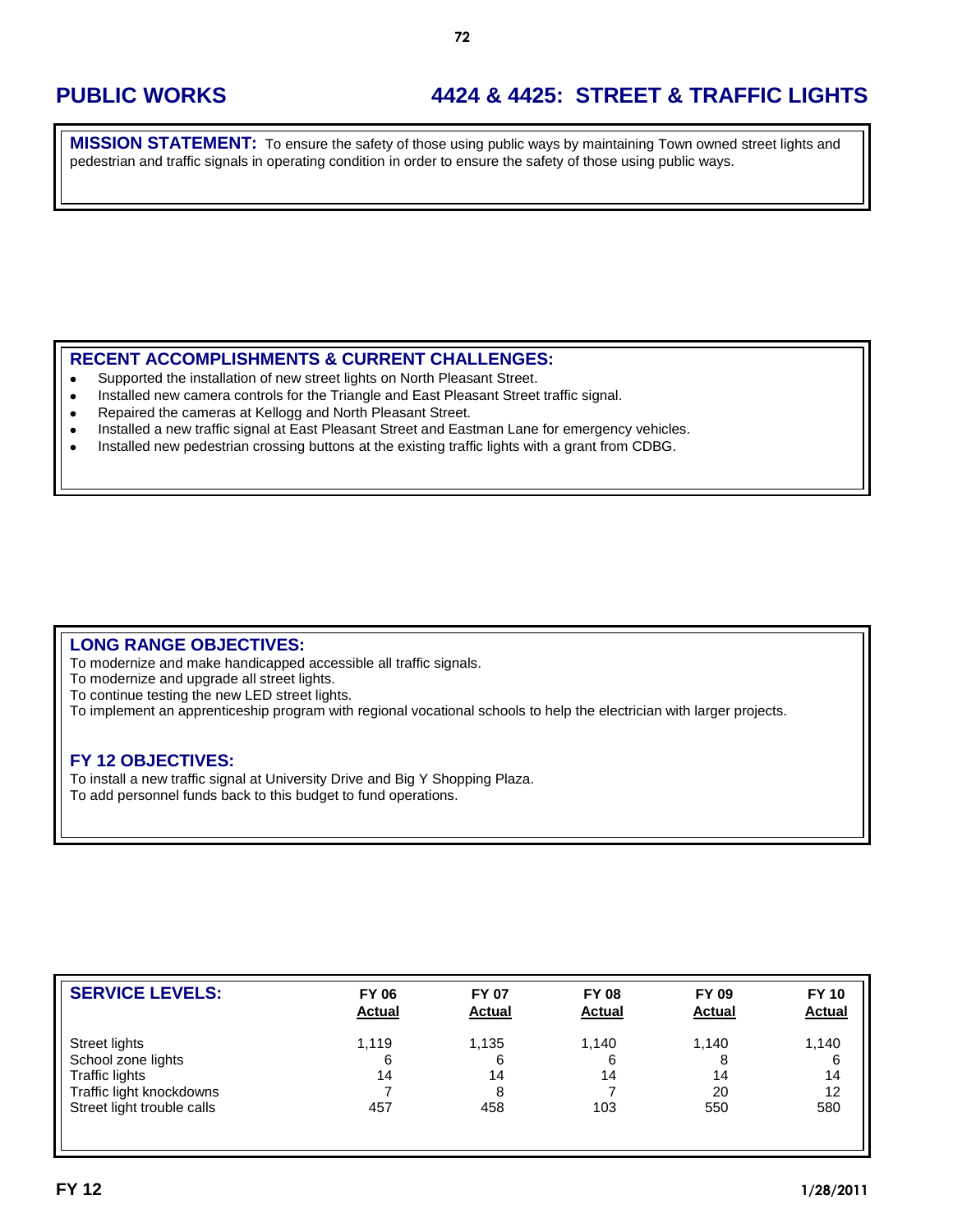# **PUBLIC WORKS 4424 & 4425: STREET & TRAFFIC LIGHTS**

|                                | FY 09<br>Actual   | FY 10<br><b>Budget</b> | <b>FY 10</b><br>Actual | <b>FY 11</b><br><b>Budget</b> | <b>FY 12</b><br>Manager | Change<br>FY 11-12 | Percent<br>Change |
|--------------------------------|-------------------|------------------------|------------------------|-------------------------------|-------------------------|--------------------|-------------------|
|                                |                   |                        |                        |                               |                         |                    |                   |
| <b>Personnel Services</b>      | \$<br>$\mathbf 0$ | $\Omega$               | $\mathbf 0$            | 0                             | $\Omega$                | 0                  | 0.0%              |
| <b>Operating Expenses</b>      | \$<br>110,564     | 112,248                | 128,037                | 139,650                       | 139,650                 | 0                  | 0.0%              |
| Capital Outlay                 | \$<br>0           | 0                      | 0                      | 0                             | 0                       | $\Omega$           | 0.0%              |
|                                |                   |                        |                        |                               |                         |                    |                   |
| <b>TOTAL APPROPRIATION</b>     | \$<br>110,564     | 112,248                | 128,037                | 139,650                       | 139,650                 | $\mathbf{0}$       | 0.0%              |
|                                |                   |                        |                        |                               |                         |                    |                   |
| SUPPLEMENTAL INFORMATION       |                   |                        |                        |                               |                         |                    |                   |
| <b>Employee Benefits</b>       | \$<br>$\Omega$    | $\Omega$               | $\Omega$               | $\Omega$                      | $\Omega$                | $\Omega$           | 0.0%              |
| <b>Capital Appropriations</b>  | \$<br>18,000      | 6,000                  | 6,000                  | 30,000                        | 16,000                  | (14,000)           | $-46.7%$          |
|                                |                   |                        |                        |                               |                         |                    |                   |
| TOTAL DEPARTMENT COST          | \$<br>128,564     | 118,248                | 134,037                | 169,650                       | 155,650                 | (14,000)           | $-8.3%$           |
|                                |                   |                        |                        |                               |                         |                    |                   |
| SOURCES OF FUNDS               |                   |                        |                        |                               |                         |                    |                   |
| Taxation                       | \$<br>110,564     | 112,248                | 128,037                | 139,650                       | 139,650                 | 0                  | 0.0%              |
|                                |                   |                        |                        |                               |                         |                    |                   |
| <b>POSITIONS</b>               |                   |                        |                        |                               |                         |                    |                   |
| Full Time                      | 0.00              | 0.00                   | 0.00                   | 0.00                          | 0.00                    | 0.00               |                   |
| <b>Part Time With Benefits</b> | 0.00              | 0.00                   | 0.00                   | 0.00                          | 0.00                    | 0.00               |                   |
| <b>Full Time Equivalents</b>   | 0.00              | 0.00                   | 0.00                   | 0.00                          | 0.00                    | 0.00               |                   |
|                                |                   |                        |                        |                               |                         |                    |                   |

### **MAJOR COMPONENTS:**



Street lighting budget provides for electricity and maintenance of approximately 1,104 lights.

Traffic lighting budget provides electricity for 17 signalized intersections.

Equipment Maintenance provides the funds for the parts and service necessary to maintain traffic lights.

#### **SIGNIFICANT BUDGET CHANGES:** None.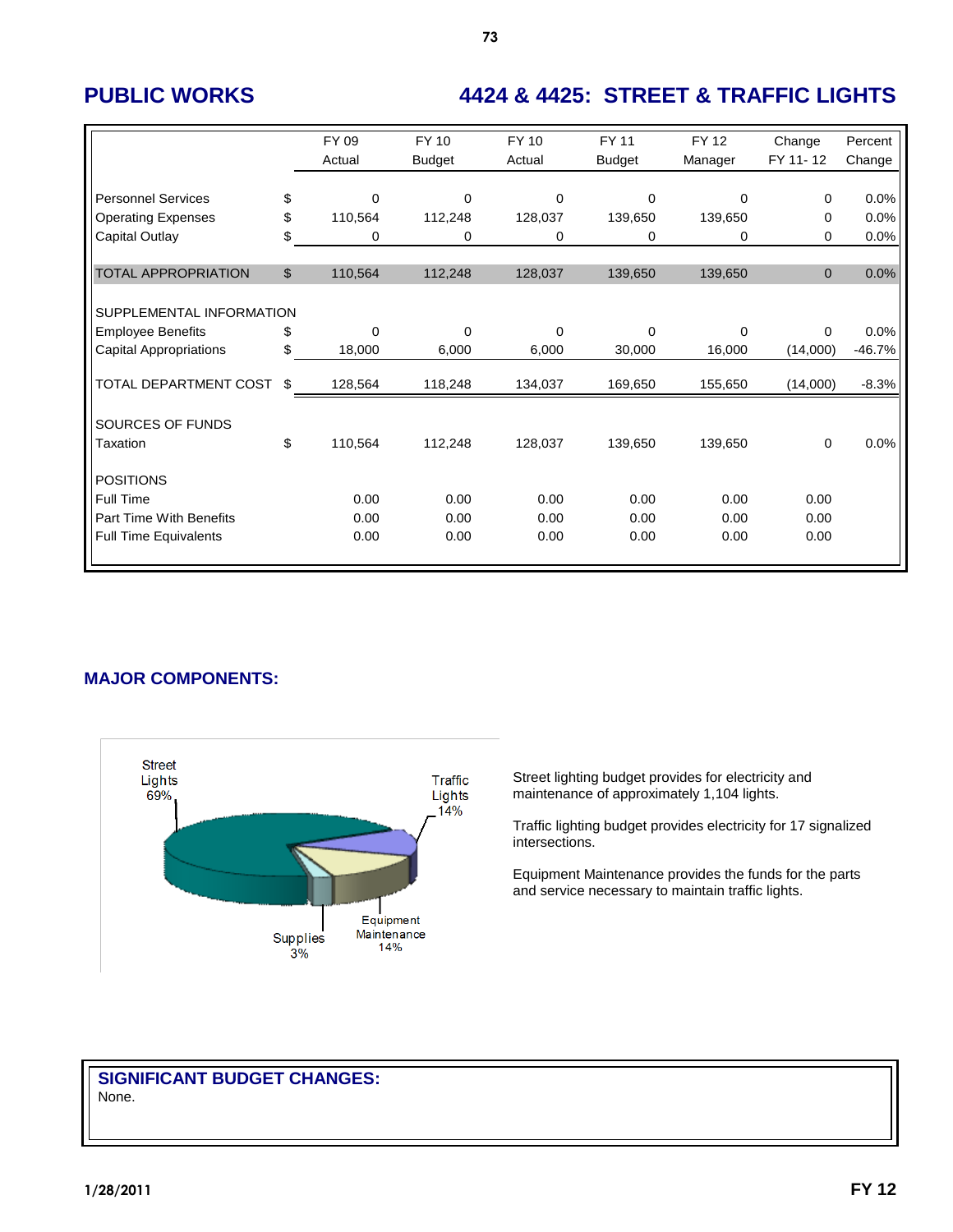## **PUBLIC WORKS 4428: EQUIPMENT MAINTENANCE**

**MISSION STATEMENT:** To enable the other divisions to meet their missions by maintaining the department's fleet of vehicles, construction equipment and various portable pieces of equipment in top notch operating condition.

### **RECENT ACCOMPLISHMENTS & CURRENT CHALLENGES:**

- Recertified Town vehicle inspection station. Currently providing vehicle inspections to all Town vehicles and required  $\bullet$ equipment
- Purchased two Switch-n-Go hoist assembles for the DPW's two newest 4500 series trucks. This increases the flexibility of  $\bullet$ these two vehicles.

#### **LONG RANGE OBJECTIVES:**

To provide additional storage for small equipment by construction of an unheated facility. To construct a proper washing facility for the department's equipment. To maintain vehicles in compliance with State regulations.

#### **FY 12 OBJECTIVES:**

To maintain a work force capable of meeting the minimum service levels of the Town.

| <b>SERVICE LEVELS:</b>            | <b>FY 06</b><br><b>Actual</b> | <b>FY 07</b><br><b>Actual</b> | <b>FY 08</b><br><b>Actual</b> | FY 09<br><b>Actual</b> | <b>FY 10</b><br><b>Actual</b> |
|-----------------------------------|-------------------------------|-------------------------------|-------------------------------|------------------------|-------------------------------|
| Vehicles Repaired and Maintained* | 92                            | 90                            | 91                            | 92                     | 95                            |
| Equipment Repaired & Maintained** | 170                           | 170                           | 170                           | 170                    | 170                           |
| Gasoline Consumption (Gallons)    | 31.457                        | 29.702                        | 28.752                        | 26.520                 | 24.714                        |
| Oil Supplies (Gallons)            | 570                           | 740                           | 842                           | 486                    | 540                           |
| Diesel Consumption (Gallons)      | 26.348                        | 26.982                        | 30,068                        | 28.837                 | 25,194                        |

\* Registered equipment including trailers.

Small equipment, pumps, chain saws, lawn mowers, etc.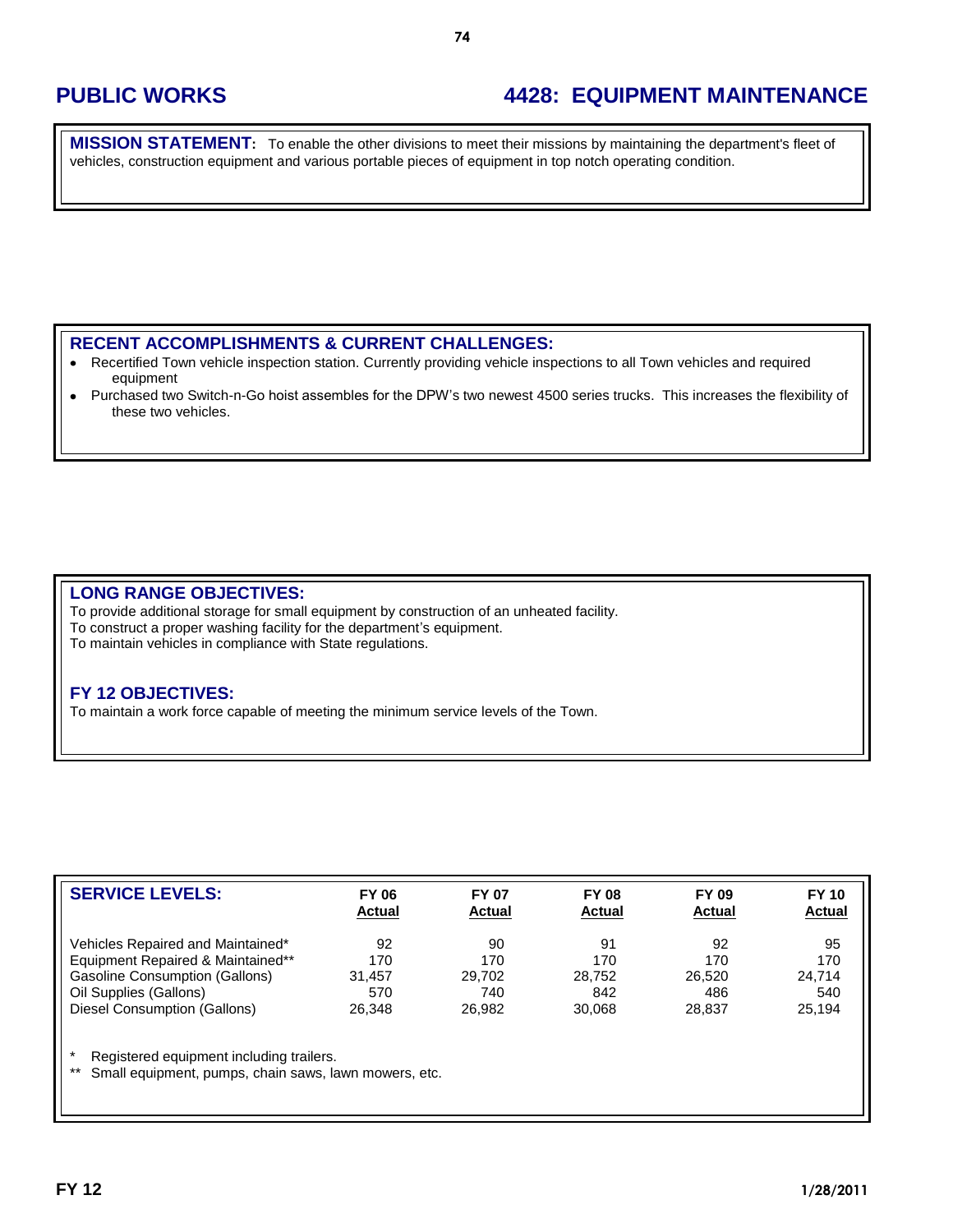## **PUBLIC WORKS 4428: EQUIPMENT MAINTENANCE**

|                                | FY 09<br>Actual | FY 10<br><b>Budget</b> | FY 10<br>Actual | <b>FY 11</b><br><b>Budget</b> | <b>FY 12</b><br>Manager | Change<br>FY 11-12 | Percent<br>Change |
|--------------------------------|-----------------|------------------------|-----------------|-------------------------------|-------------------------|--------------------|-------------------|
| <b>Personnel Services</b>      | \$<br>153,372   | 161,766                | 158,164         | 165,308                       | 165,602                 | 294                | 0.2%              |
| <b>Operating Expenses</b>      | \$<br>94,777    | 94,978                 | 66,375          | 117,757                       | 92,084                  | (25, 673)          | $-21.8%$          |
| Capital Outlay                 | \$<br>318       | 2,500                  | 1,500           | 2,500                         | 2,500                   | 0                  | 0.0%              |
|                                |                 |                        |                 |                               |                         |                    |                   |
| <b>TOTAL APPROPRIATION</b>     | \$<br>248,467   | 259,244                | 226,039         | 285,565                       | 260,186                 | (25, 379)          | $-8.9%$           |
| SUPPLEMENTAL INFORMATION       |                 |                        |                 |                               |                         |                    |                   |
| <b>Employee Benefits</b>       | \$<br>49,586    | 50,193                 | 50,193          | 46,381                        | 47,530                  | 1,149              | 2.5%              |
| <b>Capital Appropriations</b>  | \$<br>0         | 0                      | 0               | 0                             | 0                       | 0                  | 0.0%              |
| TOTAL DEPARTMENT COST          | \$<br>298,053   | 309,437                | 276,232         | 331,946                       | 307,716                 | (24, 230)          | $-7.3%$           |
| SOURCES OF FUNDS               |                 |                        |                 |                               |                         |                    |                   |
| <b>Water Fund</b>              | \$<br>44,720    | 46,473                 | 46,473          | 50,133                        | 46,157                  | (3,976)            | $-7.9%$           |
| Sewer Fund                     | \$<br>29.814    | 30.982                 | 30,982          | 33,422                        | 30.772                  | (2,650)            | $-7.9%$           |
| Taxation                       | \$<br>173,933   | 181,789                | 148,584         | 202,010                       | 183,257                 | (18, 753)          | $-9.3%$           |
| <b>POSITIONS</b>               |                 |                        |                 |                               |                         |                    |                   |
| <b>Full Time</b>               | 3.00            | 3.00                   | 3.00            | 3.00                          | 3.00                    | 0.00               |                   |
| <b>Part Time With Benefits</b> | 0.00            | 0.00                   | 0.00            | 0.00                          | 0.00                    | 0.00               |                   |
| <b>Full Time Equivalents</b>   | 3.00            | 3.00                   | 3.00            | 3.00                          | 3.00                    | 0.00               |                   |

### **MAJOR COMPONENTS:**



Personnel Services provide for a supervisor/mechanic and two mechanics.

Vehicle maintenance, \$38,000, includes funds for vehicle parts and supplies for approximately 53 vehicles.

Fuel, \$70957, includes gas and diesel for all DPW general fund vehicles.

Capital Outlay provides funds for small equipment replacement.

## **SIGNIFICANT BUDGET CHANGES:**

Operating budget decreases to vehicle maintenance, diesel fuel and gasoline.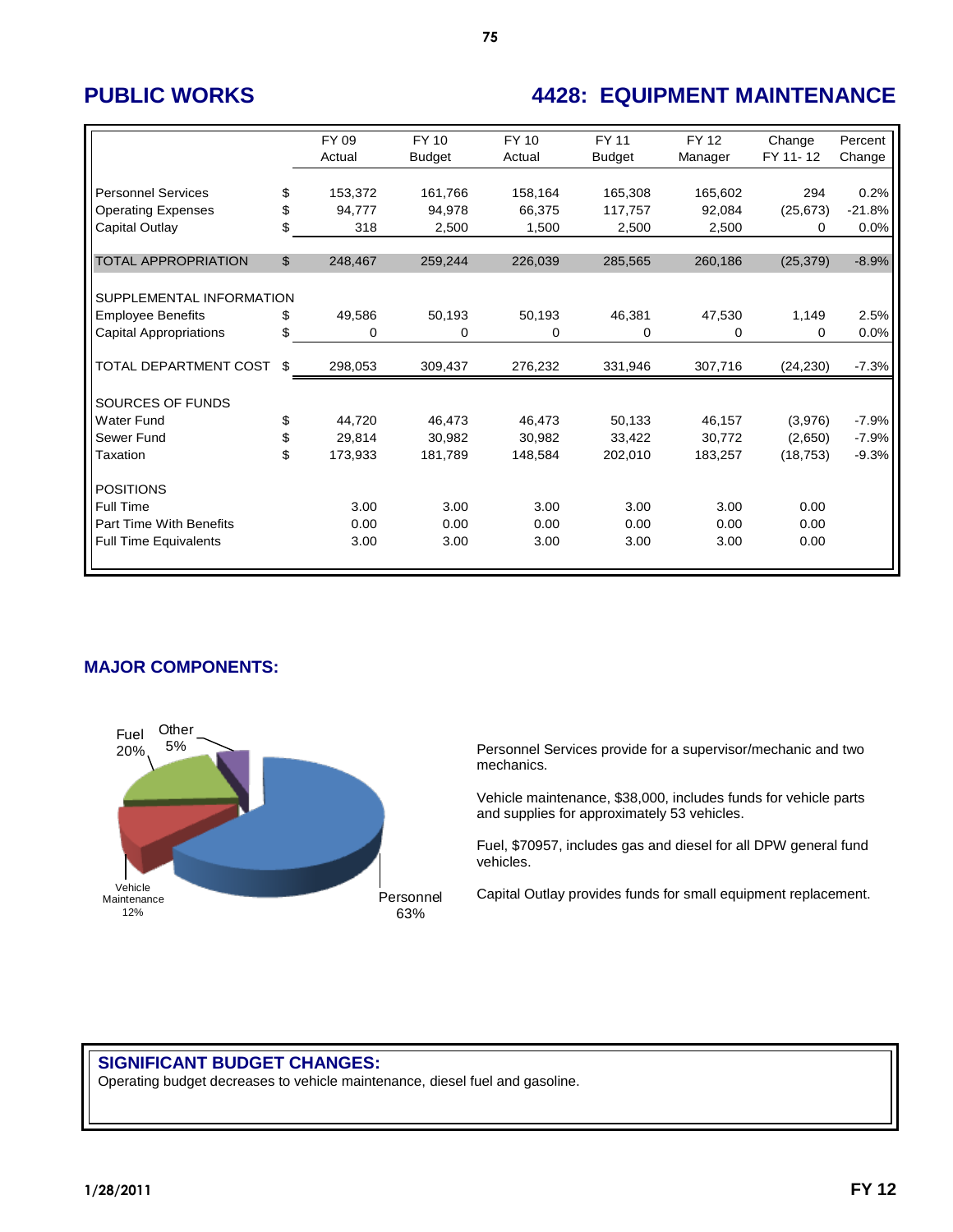# **PUBLIC WORKS 4498: TREE AND GROUND MAINTENANCE**

#### **MISSION STATEMENT:**

To provide care and maintenance of the Town's three cemeteries.

To manage public parks and commons and the Town center so that they are safe, functional and inviting for community activities.

To enhance the quality of life in the community by maintaining all trees located on public property and in public ways, replacing existing and planting of additional shade trees on public property.

#### **RECENT ACCOMPLISHMENTS & CURRENT CHALLENGES:**

34 burials for this year.

- Completed a detailed accounting of the various work areas for this division.
- Improved Community Field's softball field by skinning the infield to create a dirt infield and improved the bench and bleacher areas.
- Tree City USA for 22<sup>nd</sup> year.

#### **LONG RANGE OBJECTIVES:**

To evaluate the need for and siting of additional cemetery land (approximately 9 years of space remaining).

To assist the Historical Commission with additional improvements to West Cemetery.

- To assist in the renovation and improvements at West Cemetery utilizing department labor and equipment.
- To improve the coordination of park maintenance with the LSSE Department and public schools.

To replace the bathroom at Community Field.

To work with public schools and LSSE to develop a consolidated outside maintenance group.

To work to increase Community Service personnel working in Amherst.

- To conduct a public shade tree inventory and incorporate it into the Geographic Information System.
- To continue to improve response time and tracking of customer issues.

#### **FY 12 OBJECTIVES:**

To merge the Cemetery division, the Tree division and the Parks, Common and Downtown divisions into one Division.

**SERVICE LEVELS: Page 78**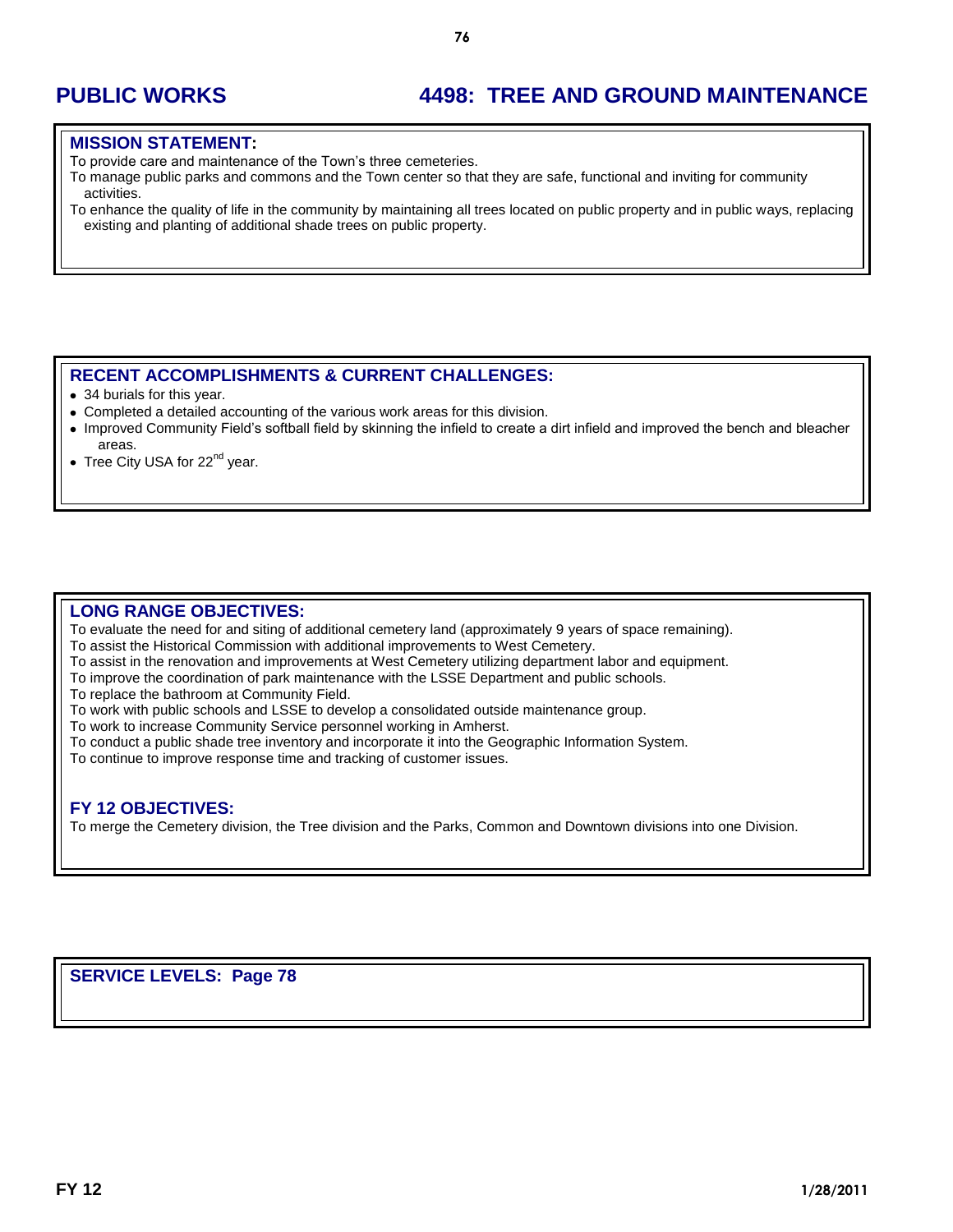# **PUBLIC WORKS 4498: TREE AND GROUND MAINTENANCE**

|                                | FY 09         | <b>FY 10</b>  | <b>FY10</b> | <b>FY 11</b>  | <b>FY12</b> | Change   | Percent |
|--------------------------------|---------------|---------------|-------------|---------------|-------------|----------|---------|
|                                | Actual        | <b>Budget</b> | Actual      | <b>Budget</b> | Manager     | FY 11-12 | Change  |
|                                |               |               |             |               |             |          |         |
| <b>Personnel Services</b>      | \$<br>347,463 | 307,970       | 303,238     | 334,246       | 324,553     | (9,693)  | $-2.9%$ |
| <b>Operating Expenses</b>      | \$<br>51,615  | 48,641        | 63,071      | 73,613        | 73,613      | 0        | 0.0%    |
| Capital Outlay                 | \$<br>258     | 1,700         | 53          | 1,700         | 1,700       | 0        | 0.0%    |
| <b>TOTAL APPROPRIATION</b>     | \$<br>399,336 | 358,311       | 366,362     | 409,559       | 399,866     | (9,693)  | $-2.4%$ |
|                                |               |               |             |               |             |          |         |
| SUPPLEMENTAL INFORMATION       |               |               |             |               |             |          |         |
| <b>Employee Benefits</b>       | \$<br>143.771 | 148,394       | 148.394     | 145.824       | 164,171     | 18,347   | 12.6%   |
| <b>Capital Appropriations</b>  | \$<br>60,000  | 135,000       | 135,000     | 38,000        | 94.000      | 56.000   | 147.4%  |
|                                |               |               |             |               |             |          |         |
| TOTAL DEPARTMENT COST          | \$<br>603,107 | 641,705       | 649,756     | 593,383       | 658,037     | 64,654   | 10.9%   |
|                                |               |               |             |               |             |          |         |
| SOURCES OF FUNDS               |               |               |             |               |             |          |         |
| <b>Grave Openings</b>          | \$<br>5,175   | 5,000         | 3,225       | 5,000         | 5,000       | $\Omega$ | 0.0%    |
| <b>Departmental Receipts</b>   | \$<br>2,000   | 2,000         | 2,000       | 2,000         | 2,000       | $\Omega$ | 0.0%    |
| Taxation                       | \$<br>392,161 | 351,311       | 361,137     | 402,559       | 392,866     | (9,693)  | $-2.4%$ |
| <b>POSITIONS</b>               |               |               |             |               |             |          |         |
|                                |               |               |             |               |             |          |         |
| <b>Full Time</b>               | 7.50          | 6.50          | 6.50        | 6.50          | 6.50        | 0.00     |         |
| <b>Part Time With Benefits</b> | 0.00          | 0.00          | 0.00        | 0.00          | 0.00        | 0.00     |         |
| <b>Full Time Equivalents</b>   | 7.50          | 6.50          | 6.50        | 6.50          | 6.50        | 0.00     |         |

#### **MAJOR COMPONENTS:**



Personnel Services provide salaries for a division director, a crew supervisor, 2 maintenance workers, 2 laborers and a skilled laborer/truck driver which is share with the Transportation Fund.

Utilities and Maintenance, \$33,866, include funds for lighting parks and commons (electricity for Community Field not included) and providing field, equipment and building maintenance at picnic areas and other park facilities.

Supplies, \$37,147, include funds for fertilizer, gas and diesel fuel and materials necessary to maintain equipment and clean park facilities.

Other provides funds for purchase or replacement of small equipment.

### **SIGNIFICANT BUDGET CHANGES:**

For FY 12, the Cemetery division, the Tree division and the Parks, Common and Downtown divisions are merged into one Division. This is a level services budget. Personnel services decrease reflects staff turnover.